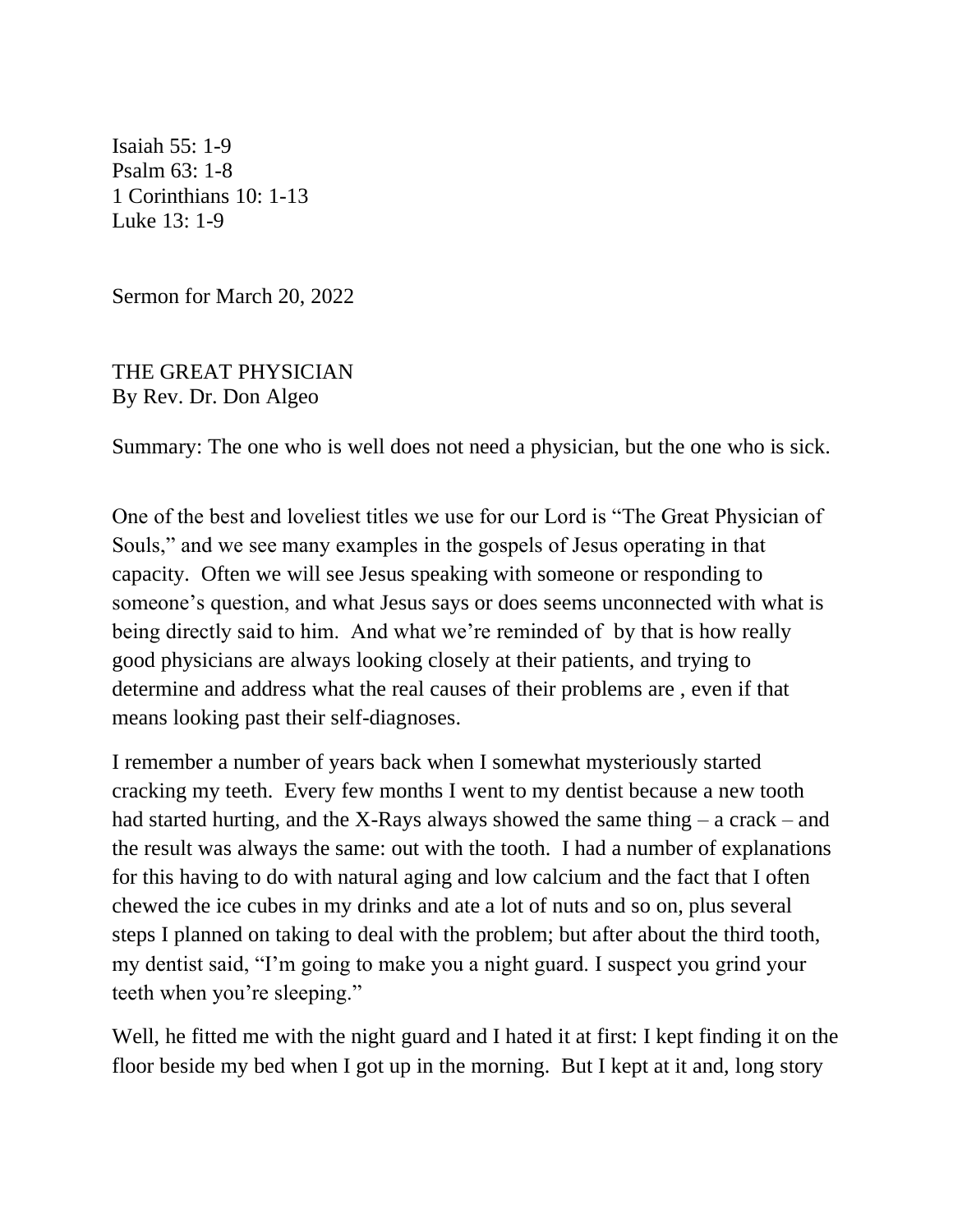short, I haven't lost a tooth since then, and I doubt at this point that I could even fall asleep without that reassuring implement in my mouth.

My dentist didn't listen to what I told him: he saw through me to my real problem. He was, in this small illustration, the Great Dentist of my teeth.

I think the Gospel reading for this morning contains a lovely example of Jesus practicing his art as the great physician of souls, although it's not usually interpreted that way. Let's read it together, and see what we can make of it.

## **Luke 13: 1-9**

This selection has two separate parts. The first is a dialogue between Jesus and his disciples concerning a question that troubled them; and the second is a parable. And the parable is clearly meant to be a response in some sense to the problem discussed in the first part.

It was one of the pillars of Jewish thought during the centuries leading up to the time of Christ that there was a God-ordained causal connection between obeying the laws of God and material well-being. According to this way of thinking, you could gauge the quality of a man's spiritual life by the degree of his material good fortune. If someone had a satisfying life, a life of many years, of health, of prospering and devoted children, of good reputation in the community, it must be the case that he was on good terms with God, which in the Jewish way of thinking meant that he never sinned against God by failing to follow God's many laws.

And conversely, if someone was subject to ill health, financial setbacks, disobedient children, and so on, it must mean that that person had somehow found displeasure with God. The whole book of Job in the OT is basically a reflection on this particular way of thinking.

And that's what makes the disciples' question to Jesus in our reading a perfectly natural question. They cite a couple of recent cases of calamity that befell a group of individuals: one where Pontius had a group of Galileans murdered who had come to Jerusalem to worship; and the other a crowd of people who had fallen to their death or been crushed when a bridge in Jerusalem collapsed. According to the Jewish way of thinking, both of these terrible occurrences must have meant that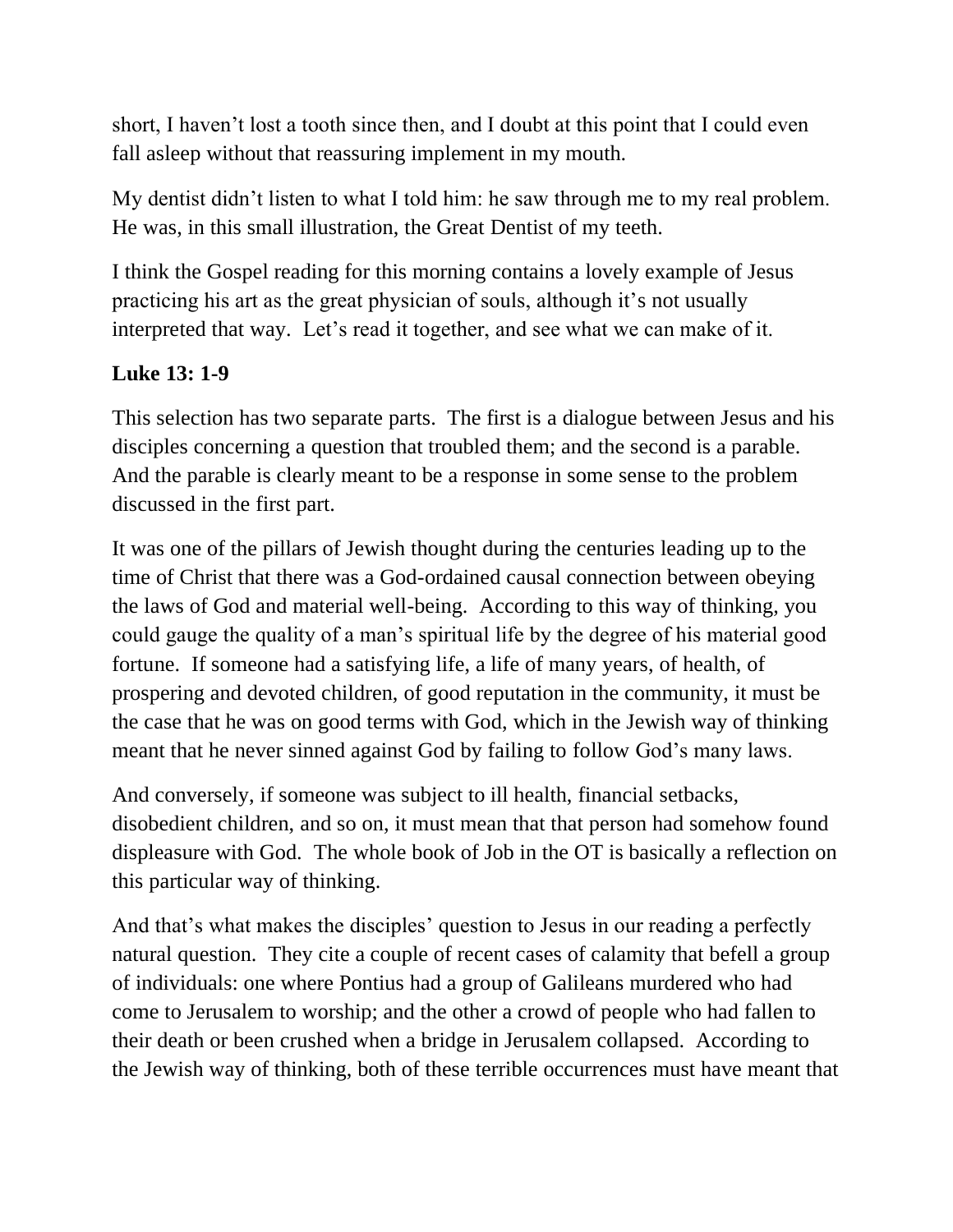there was something spiritually wrong with these victims. So that's what the disciples ask Jesus to confirm.

Jesus' answer is short and to the point. "No," he says, "these people were no better or worse than everybody else." But then he seems abruptly to pivot and almost attack his own disciples when he says, "Unless you repent, you will likewise perish."

This passage is used as a tool from the pulpit or in commentaries for urging an immediate conversion and commitment to Christ. Don't wait for tomorrow, today, today is the day of your salvation. Tomorrow may be too late!

But I don't think that's what Jesus is teaching his disciples here. For one thing, they're already his followers. But even if they weren't, he's surely not saying that unless they convert immediately, Pilate will have them killed or a bridge will fall on them.

No, I think Christ's instruction can be found if we look at the second part of the passage, the parable. In the parable, a man plants a fig tree, and for three years it produces no fruit, so he decides to tear it out of the ground and throw it away until another man, another wiser man, tells him to give it more time.

In other words, the parable seems to be advocating patience, not being in such a hurry. And it would be very confusing, at least to a slow thinker like me, to use a parable advocating patience to illustrate the importance of getting something done here, today, right now, rather than delaying it into the future.

So how exactly does the parable speak to the situation described on the first part of the passage, and particularly to the surprising and somewhat shocking words of Christ with which it concludes: "Unless you repent, you shall likewise perish."

We all know by now that 'repentance' doesn't mean pounding on your chest or wearing sackcloth or pouring dust on your head. It doesn't even mean feeling terrible about yourself or kicking yourself or experiencing the awful bite of conscience – although it certainly doesn't rule those things out either.

What both the Greek and Aramaic words that are translated 'repentance' mean is simply 'changing your mind'; so what Jesus is teaching us is that unless we change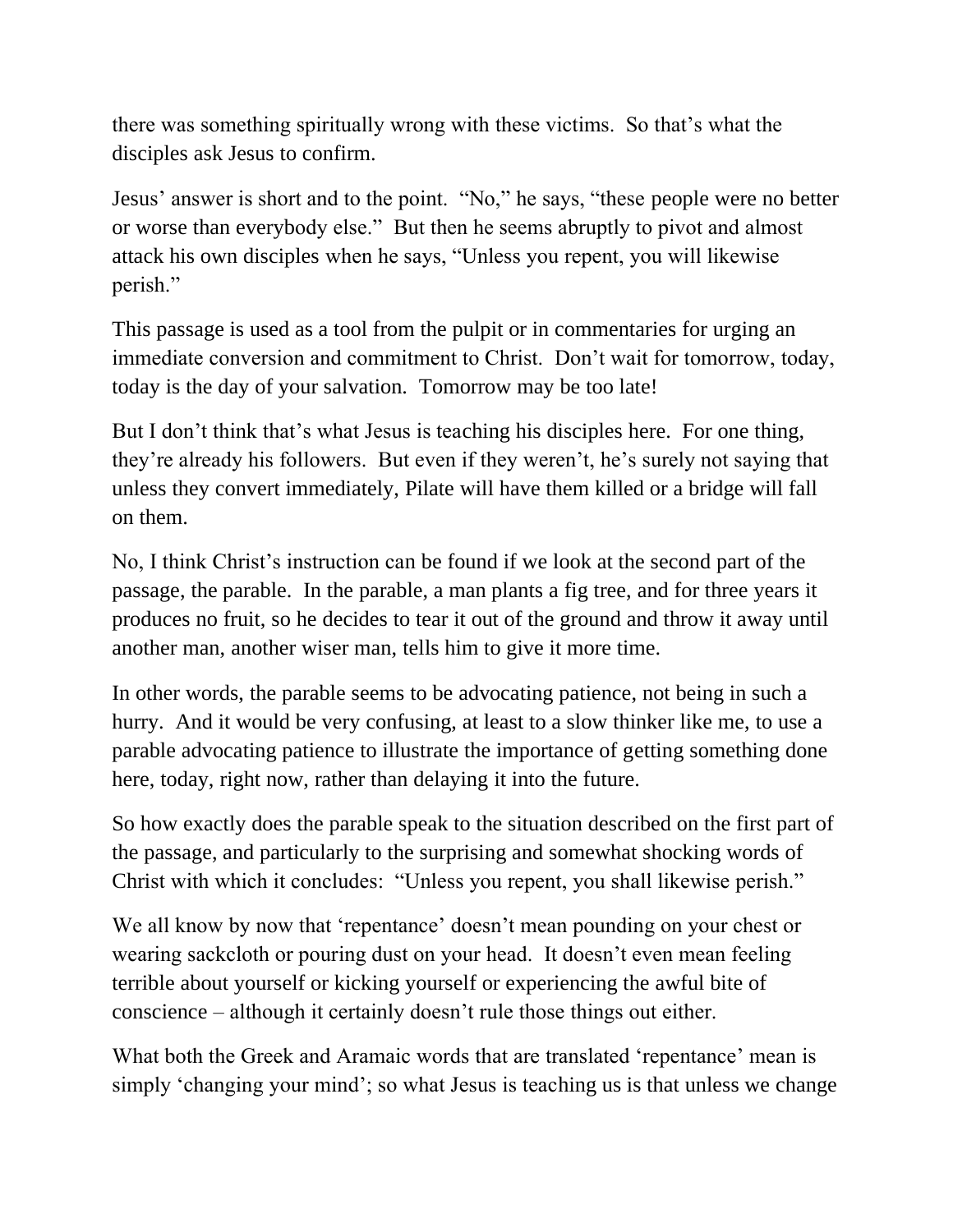our minds, change our way of looking at the world and looking at ourselves, change our focus outward towards others and upward towards our Father, rather than inward towards ourselves, that we will keep heading in the direction that diminishes us spiritually, that leads us away from the Father and deeper into the trackless wilderness of our own devices, of our own plans, of our own pride.

Throughout the NT the concept of dead and dying is used, not to speak of physical death, but of the state or process of being separated from God. Here's just one example from Paul's letter to the Ephesians:

*But because of his great love for us, God, who is rich in mercy even when we were dead in trespasses, made us alive together with Christ (by grace you have been saved)(Eph. 2: 5)*

"Unless you repent," Jesus says. And who is he talking to here? He's talking to the disciples who asked him about those Galileans who were killed, whether that meant they had some special moral fault – hidden perhaps from public view – so that we could regard the awful fate that befell them at Pilate's hand as somehow divine justice. "Did they deserve their fate because of their moral failings?" they ask their teacher.

And Jesus answers, "No, of course not. But unless *you* – you who are asking me *this*, unless *you* start thinking in a different way, you will be moving farther away from our Father, instead of closer to him. Your spirits will be tending towards darkness rather than light, away from life, towards life's opposite."

And so we are led by Christ to look at the question itself, that the disciples asked, or even deeper, we're led to look at the state of mind, the way of thinking, that leads the disciples to ask the question.

"What was wrong with those Galileans?" the disciples wanted to know. "What sins were they hiding? They were killed, for goodness sake, while offering sacrifices in the temple. From every external point of view they were good, pious, religious folks, engaged in worshipping God. And yet they were slaughtered. Since God is just, there must have been something about them we don't know, some dark side, perhaps some original sin. In all events, something that brought down God's wrath."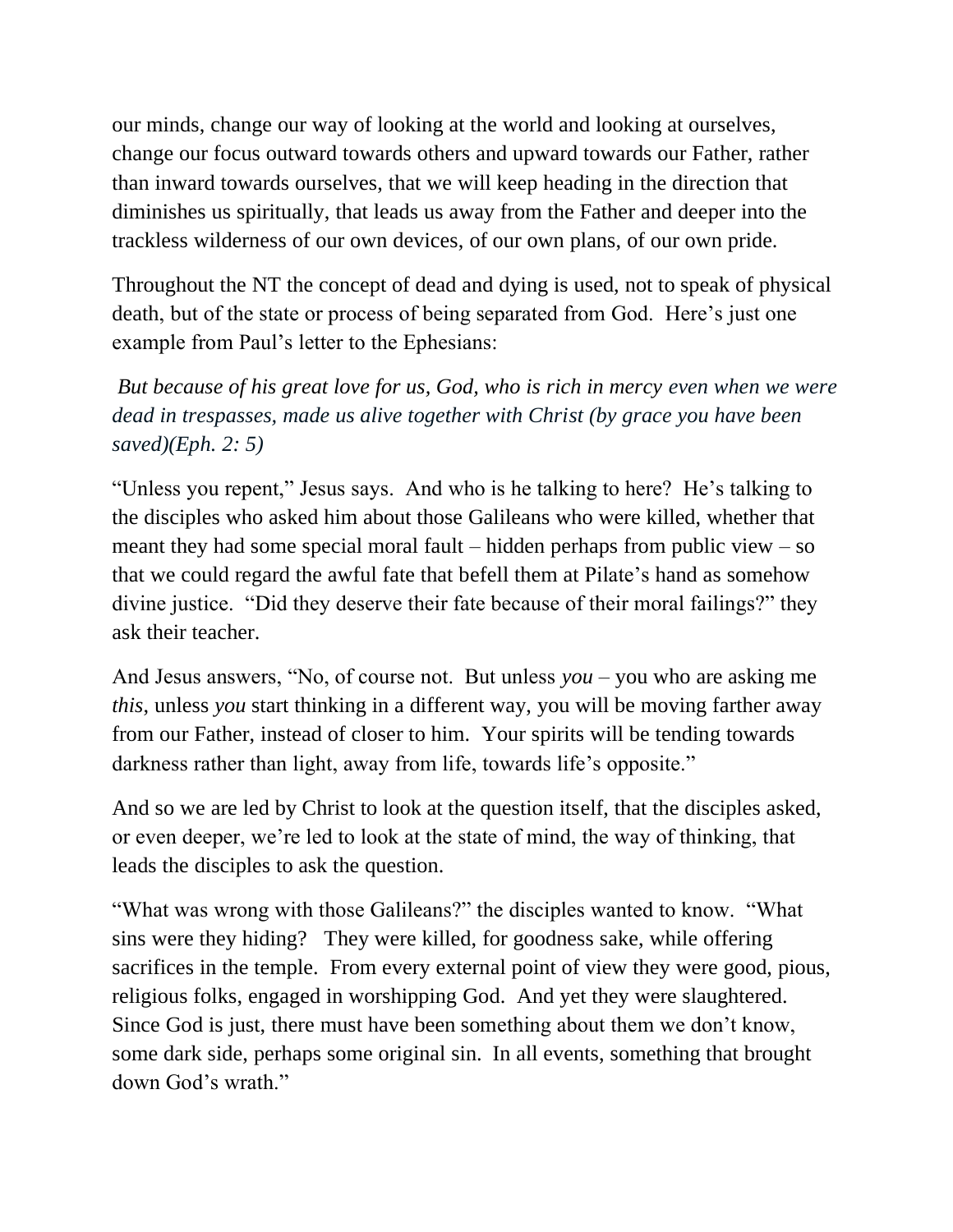And Jesus says in response, "Unless *you* stop thinking like that…"

Thinking like what?

Thinking like our central focus must be in finding fault with others. "What was wrong with those people?" the disciples want to know. And Jesus says, "Look to yourself."

"Judge not, lest ye be judged," Jesus tells us elsewhere (Matthew 7:1); "Take the beam out of your own eye (7:5).

The foundational relationship upon which the kingdom of God is built is that between the individual and God the father. Not between a family and God, not between a church and God, not between a nation and God. Between me and God, you and God.

Look again at the parable Jesus provides to help us understand why repentance is so important. A man plants a fig tree, and for three years it produces no fruit, so he decides to tear it out of the ground and throw it away until another, wiser man, tells him to give it more time.

We are not God, we cannot know or understand the heart, the spirit, of anyone except ourselves, any more than the man in the parable was in any position to judge the fig tree. And yet there is a tremendous temptation that is deeply rooted in human nature to paint the worst possible picture of others, in order to delay dealing honestly with ourselves.

As there are ways of using our bodies that lead towards physical death, so there are ways of using our spirits that lead towards spiritual death. Christ's disciples were focused on exposing and judging the hidden moral failings of those Galileans, and it is that preoccupation, that state of mind, that Christ rebukes when he tells them, "Unless **you** change your way of thinking, your spiritual fate will be no different than was their physical fate."

"Stop grinding your teeth," my dentist told me, and I haven't lost a tooth since. "Take the beam out of your own eye," my Lord tells me, and I have to believe that he, the great physician, is telling me that for my own good.